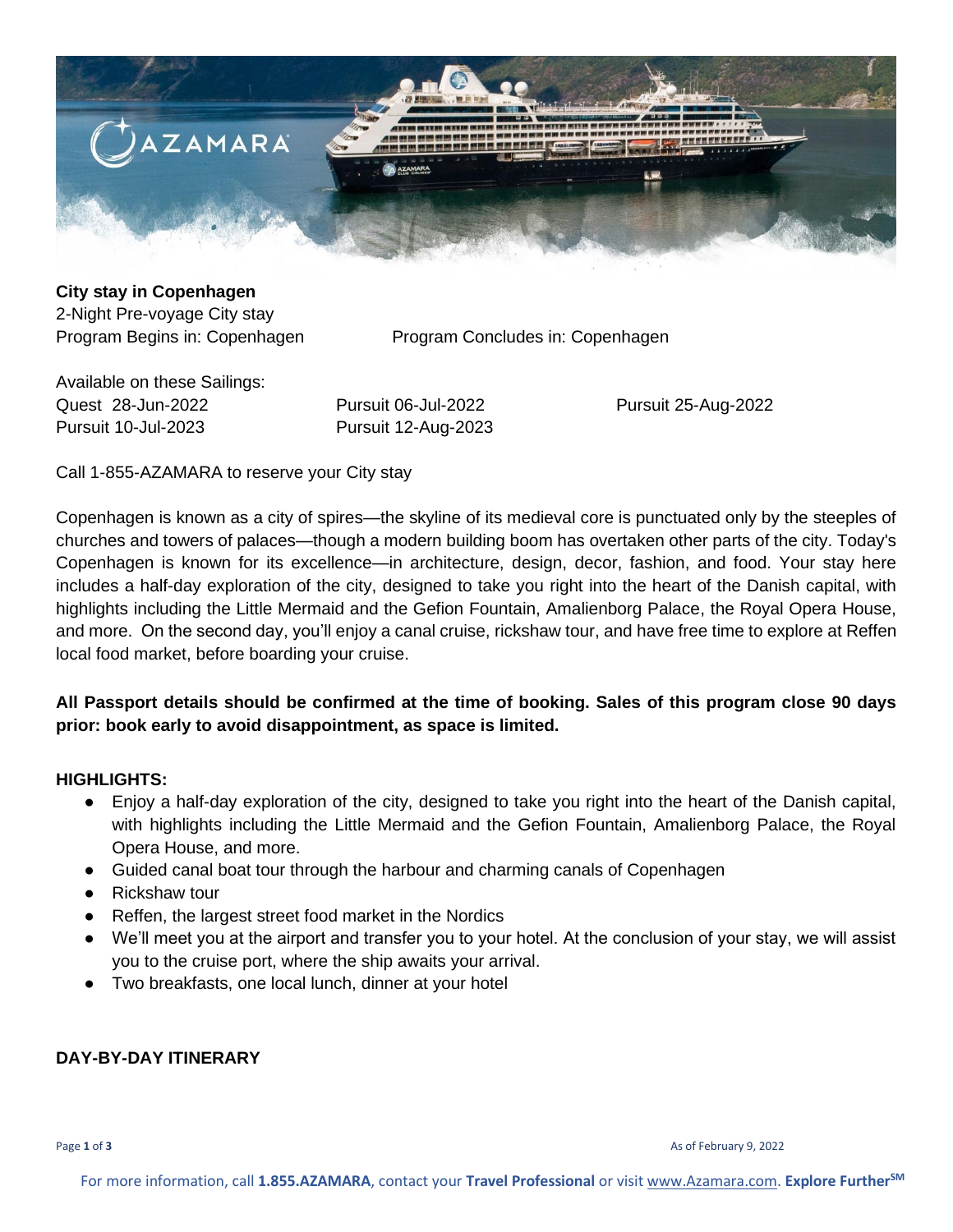## **DAY 1**

Upon arrival in Copenhagen Airport, you'll be greeted and shown to your hotel. Hotel check-in is 3:00 pm. Enjoy your afternoon at leisure. Dinner will be served at your hotel this evening. **DAY 2**

After breakfast, join your guide for a half-day exploration of Copenhagen, by coach, which will take you into the heart of the Danish capital, with its colorful and historical architecture. You'll see the Little Mermaid and the Gefion fountain, the Royal residence, Amalienborg Palace, and the Nyhavn Canal with its charming outdoor restaurants and picturesque cafés, Christiansborg Castle, the home of the Danish Parliament, the Royal Opera House, and the Rosenborg Castle, where you'll see the crown jewels inside the King's Garden. Lunch will be served at a local restaurant, then the rest of your day is at leisure. Dinner will be on your own this evening.

# **DAY 3**

After breakfast, check-out of the hotel and start your morning with a transfer to Nyhavn where you will enjoy a guided canal boat tour of Copenhagen. Afterwards, a Rickshaw driver will be waiting to take you around the city, in Danish style. The Rickshaw tour will drop you in Reffen, the best food market the city has to offer, where you'll have some free time to explore and enjoy lunch on your own before meeting with your guide to be taken to the port for your Azamara® cruise.

## **WHAT YOUR CITY STAY PRICE INCLUDES:**

- Arrival airport transfers to your hotel (all flight details must be confirmed 60 days prior, or transfers are voided and non-refundable)
- 2-nights of accommodation at Villa Copenhagen, København or similar Superior room
- Guided sightseeing in air-conditioned vehicle (exceptions may apply)
- Services of Professional English-Speaking Guide(s) and/or Tour Director as detailed in your itinerary
- Meals and beverages, as noted in your itinerary
- All planning, handling and operational charges, including entrance fees to the venues as noted in your itinerary

## **NOT INCLUDED:**

- Any item we mention in itinerary as being optional or on your own account
- International and regional airfare, unless otherwise stated
- Meals other than those mentioned in itinerary
- Excess baggage fees imposed by airlines or storage fees charged by hotels
- The cost of personal items such as laundry, telephone calls, Wi-Fi, and additional incidentals, etc.
- Optional and additional exploration not included in itinerary
- Cost of obtaining passports or required visas where necessary. Contact your travel professional or the appropriate Consulates and/or Embassies to determine if you have proper documentation prior to commencement of travel.
- Transport between your home and home airport/port/station
- Travel Protection Insurance
- **Gratuities**

Page **2** of **3** As of February 9, 2022